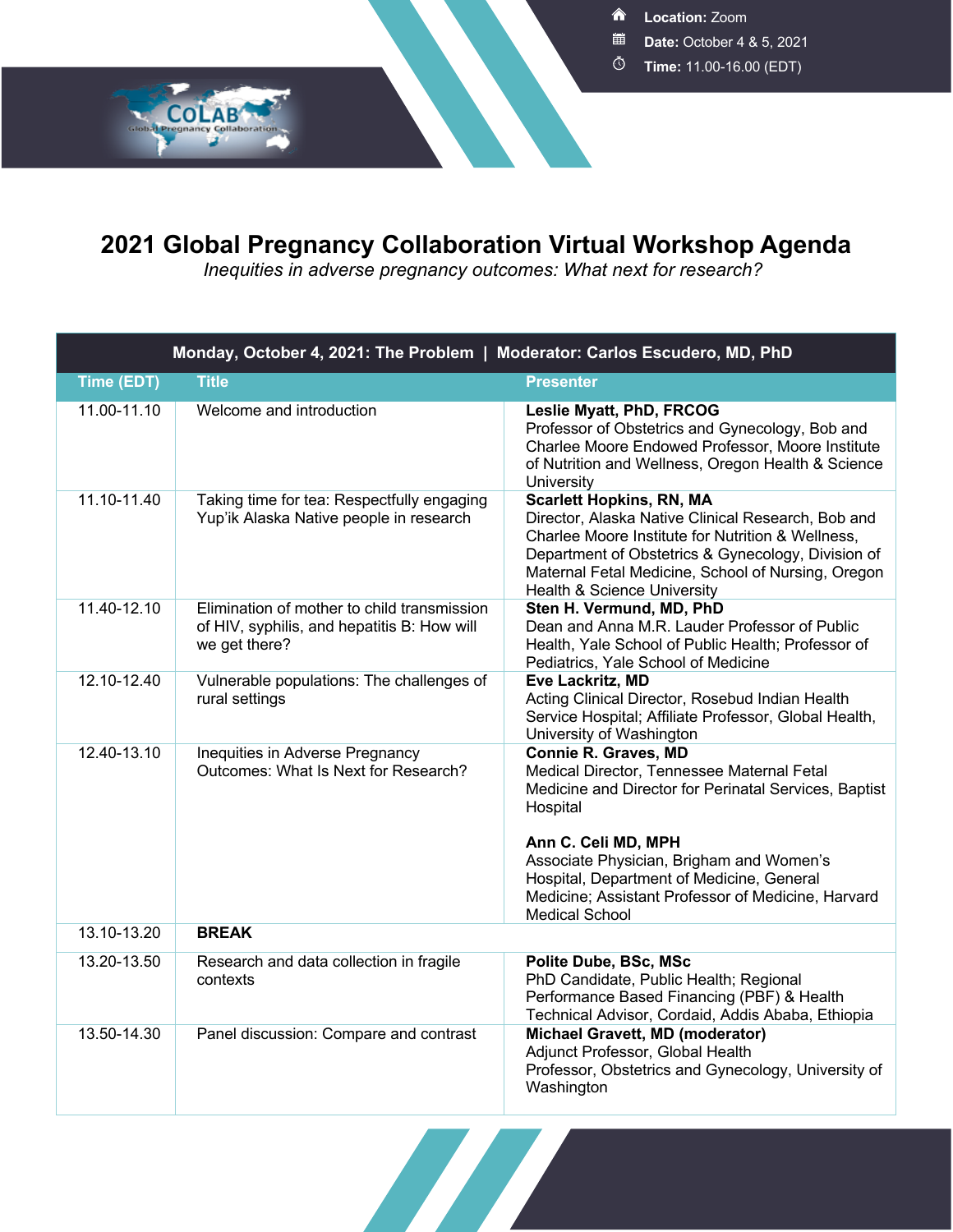**Location:** Zoom

- **Date:** October 4 & 5, 2021
- **Time:** 11.00-16.00 (EDT)

| Monday, October 4, 2021: The Problem   Moderator: Carlos Escudero, MD, PhD |                                                                    |                                                                                                                                                                                                                                                                                                                                                                                                                         |  |  |
|----------------------------------------------------------------------------|--------------------------------------------------------------------|-------------------------------------------------------------------------------------------------------------------------------------------------------------------------------------------------------------------------------------------------------------------------------------------------------------------------------------------------------------------------------------------------------------------------|--|--|
| Time (EDT)                                                                 | <b>Title</b>                                                       | <b>Presenter</b>                                                                                                                                                                                                                                                                                                                                                                                                        |  |  |
|                                                                            |                                                                    | Panelists: Ann C. Celi MD, MPH; Leandro Gustavo<br>De Oliveira, MD, PhD; Polite Dube, BSc, MSc;<br>Connie R. Graves, MD; Scarlett Hopkins, RN, MA;<br>Eve Lackritz, MD; Chileshe Mabula-Bwalya,<br>MBChB; Sten H. Vermund, MD, PhD                                                                                                                                                                                      |  |  |
| 14.30-15.00                                                                | How does adversity lead to bad outcomes?                           | Tracy L. Bale, PhD<br>Professor, Departments of Pharmacology &<br>Psychiatry, University of Maryland School of<br>Medicine; Director, Center for Epigenetic Research<br>in Child Health and Brain Development                                                                                                                                                                                                           |  |  |
| 15.00-15.30                                                                | Antenatal care: Impact on survival and in<br>reducing inequalities | Aluísio Barros, MD, PhD<br>Professor, International Center for Equity in Health,<br>Federal University of Pelotas, Brazil                                                                                                                                                                                                                                                                                               |  |  |
| 15.30-16.00                                                                | Wrap-up discussion Q&A                                             | James M. Roberts, MD (moderator)<br>Investigator, Magee-Womens Research Institute;<br>Professor, Department of Obstetrics, Gynecology &<br>Reproductive Services, Epidemiology and Clinical<br>and Translational Research University of Pittsburgh<br>Panelists: Tracy L. Bale, PhD; Stephen Lye, PhD;<br>Jennifer Makin, MD; Jenny Myers, PhD, MRCOG;<br>Bekah Spencer, MBChB, PhD; Christopher Yilgwan,<br>PhD, FWACP |  |  |

COLAB

| Tuesday, October 5, 2021: Research Solutions   Moderator: Leslie Myatt, PhD, FRCOG |                                                                                              |                                                                                                                                                                                                                                                                                                                                                                                                      |  |  |
|------------------------------------------------------------------------------------|----------------------------------------------------------------------------------------------|------------------------------------------------------------------------------------------------------------------------------------------------------------------------------------------------------------------------------------------------------------------------------------------------------------------------------------------------------------------------------------------------------|--|--|
| Time (EDT)                                                                         | <b>Title</b>                                                                                 | <b>Presenter</b>                                                                                                                                                                                                                                                                                                                                                                                     |  |  |
| 11.00-11.30                                                                        | The uses of knowledge in global health:<br>crafting rules for working together<br>(recorded) | Seye Abimbola, MBChB, PhD<br>Senior Lecturer and Research Fellow, School of<br>Public Health, University of Sydney, Australia                                                                                                                                                                                                                                                                        |  |  |
| 11.30-12.00                                                                        | Community based strategies for maternal<br>and perinatal care: what works and<br>$d$ oesn't? | Zulfigar A. Bhutta, MBBS, FRCPCH, FAAP, PhD<br>Co-Director, SickKids Centre for Global Child<br>Health, The Hospital for Sick Children; Professor,<br>Departments of Paediatrics, Nutritional Sciences<br>and Public Health, University of Toronto; Founding<br>Director, Institute for Global Health & Development,<br>The Aga Khan University, South Central Asia, East<br>Africa & United Kingdom |  |  |
| 12.00-12.30                                                                        | How solidarity can improve the evidence<br>base for medications used during<br>pregnancy     | <b>Marieke Hollestelle, MA</b><br>PhD Candidate, Bioethicist, University Medical<br>Center Utrecht at the Julius Center, Department of<br><b>Medical Humanities</b>                                                                                                                                                                                                                                  |  |  |